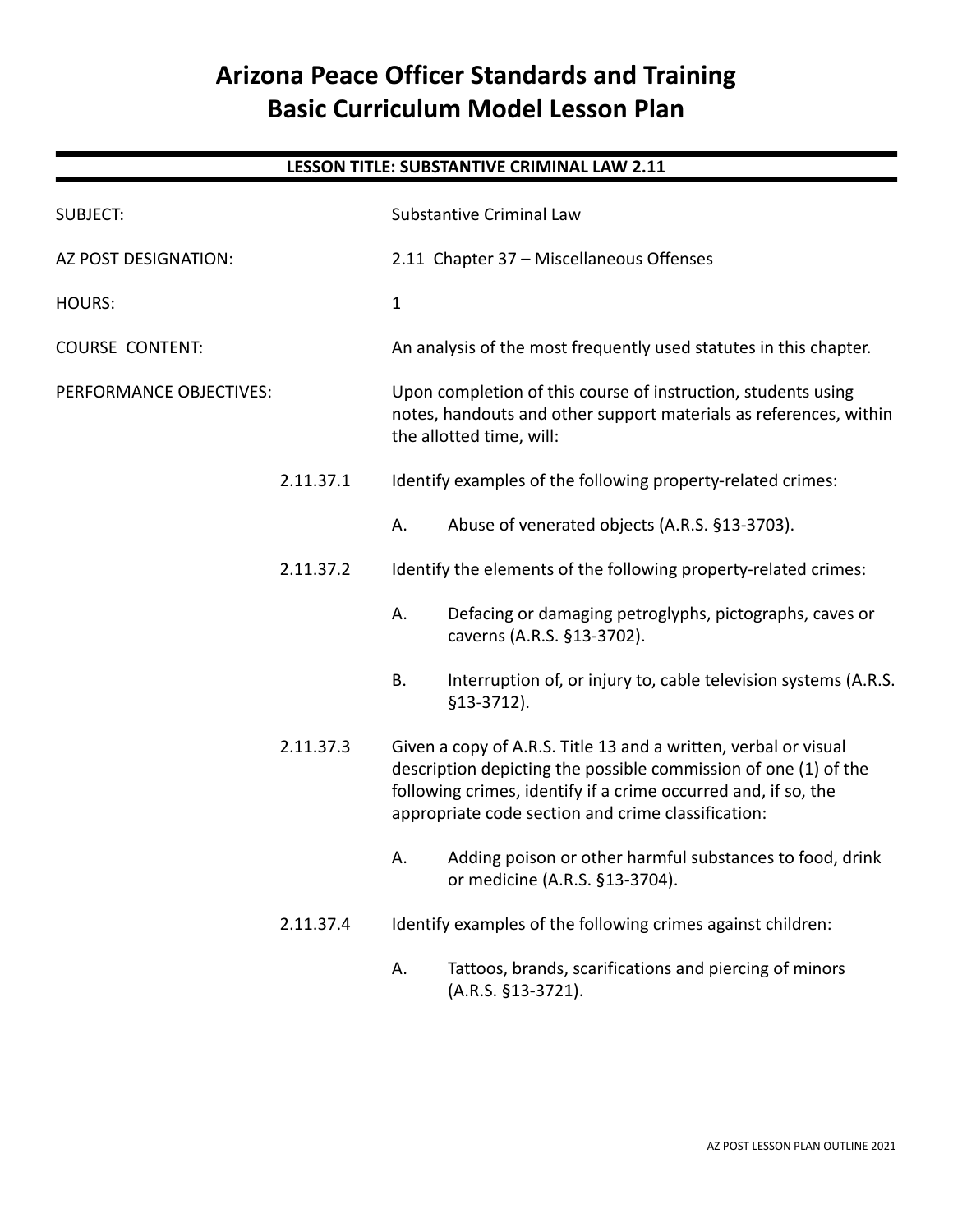# **LESSON TITLE: SUBSTANTIVE CRIMINAL LAW CHAPTER 37 MISCELLANEOUS OFFENSES PAGE: 2**

| DATE FIRST PREPARED:           | November 2000                   |                                                          |  |  |
|--------------------------------|---------------------------------|----------------------------------------------------------|--|--|
| PREPARED BY:                   | <b>SME Committee</b>            |                                                          |  |  |
| <b>REVIEWED - REVISED:</b>     | <b>SME Committee</b>            |                                                          |  |  |
| <b>REVIEWED - REVISED:</b>     | Sgt. George Sloane, Tucson P.D. |                                                          |  |  |
| <b>REVIEWED - REVISED:</b>     | AZ POST (Word)                  | DATE: May 2002                                           |  |  |
| <b>REVIEWED - REVISED:</b>     | <b>SME Committee</b>            | DATE: August 2002                                        |  |  |
| <b>REVIEWED - REVISED:</b>     | <b>SME Committee</b>            | DATE: June 2003                                          |  |  |
| <b>REVIEWED - REVISED:</b>     | <b>SME Committee</b>            | DATE: January 2009                                       |  |  |
| <b>REVIEWED - REVISED:</b>     | <b>SME Committee</b>            | DATE: November 2011                                      |  |  |
| <b>REVIEWED - REVISED:</b>     | <b>SME Committee</b>            | DATE: December 2016                                      |  |  |
| <b>REVIEWED - REVISED:</b>     | <b>SME Committee</b>            | DATE: August 2019                                        |  |  |
| <b>REVIEWED - REVISED:</b>     | <b>SME Committee</b>            | DATE: May 2021                                           |  |  |
| <b>REVIEWED - REVISED:</b>     | AZPOST (DocX)                   | DATE: January 2022                                       |  |  |
| <b>REVIEWED - REVISED:</b>     |                                 | DATE:                                                    |  |  |
| AZ POST - APPROVAL:            | <b>Steve Enteman</b>            | DATE: August 2019                                        |  |  |
| AZ POST - APPROVAL:            | <b>Mandy Faust</b>              | DATE: May 2021                                           |  |  |
| AZ POST - APPROVAL:            | Lori Wait                       | DATE: January 2022                                       |  |  |
| <b>INSTRUCTOR REFERENCES:</b>  | A.R.S. Title 13                 |                                                          |  |  |
| <b>CLASS LEVEL:</b>            | Student                         |                                                          |  |  |
| <b>TRAINING AIDS:</b>          |                                 | http://www.azleg.gov/ArizonaRevisedStatutes.asp          |  |  |
| <b>INSTRUCTIONAL STRATEGY:</b> | Interactive lecture.            |                                                          |  |  |
| <b>SUCCESS CRITERIA:</b>       |                                 | 70% or higher on a written, multiple-choice examination. |  |  |
| <b>COMPUTER FILE NAME:</b>     |                                 | 2-11 Ch 37 Miscellaneous Offenses                        |  |  |
| DATE RELEASED TO SHARE FILE:   | May 27, 2022                    |                                                          |  |  |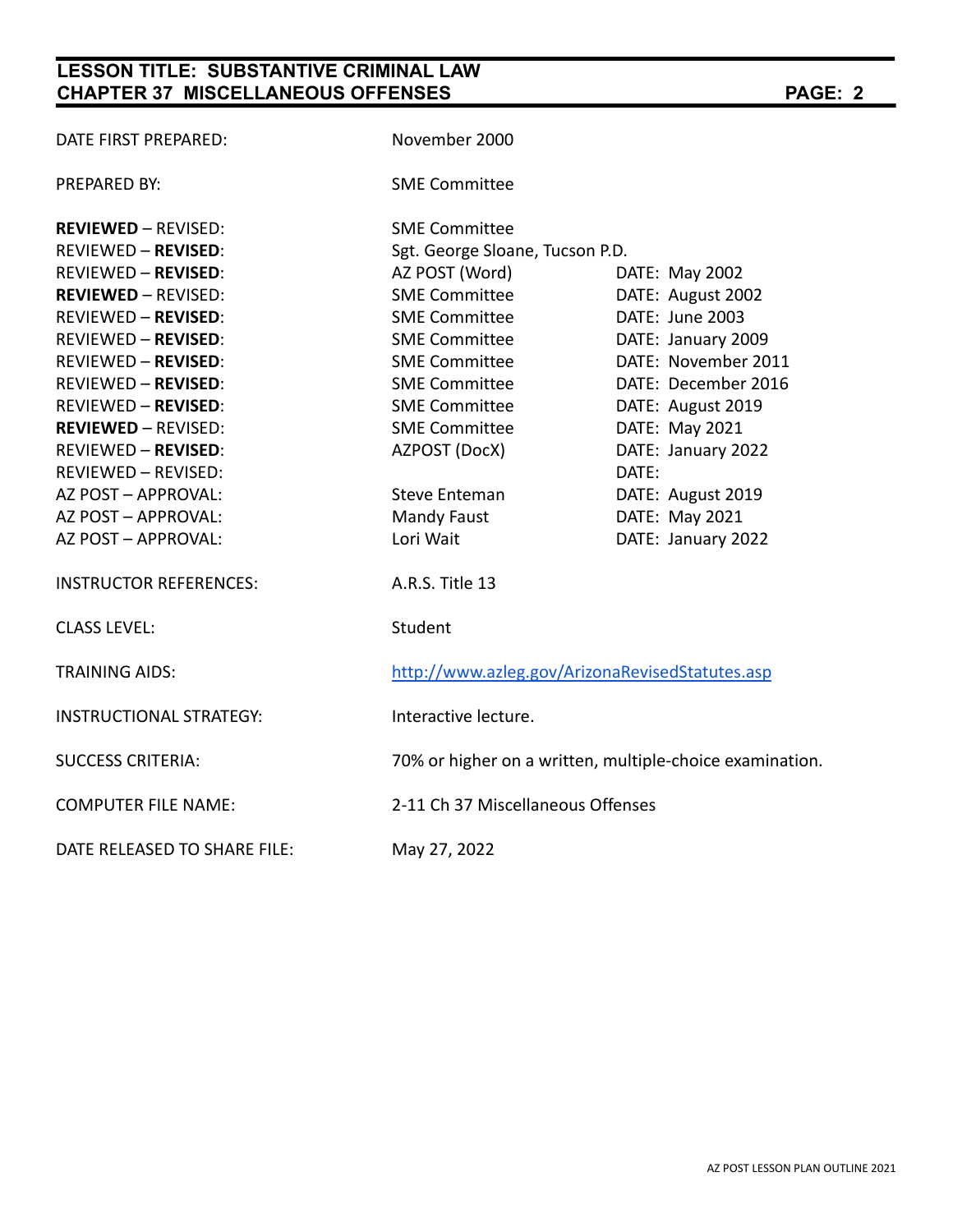### **I. INTRODUCTION**

- A. Instructor (self) introduction.
- B. Preview of performance objectives. *INSTRUCTOR NOTE: Use if taught as a "Stand alone" lesson plan*

### **II.** §**13-3701 UNLAWFUL USE OF FOOD STAMPS P.O.2.11.37.2A**

- A. A person commits this crime if such person knowingly:
	- 1. Uses, transfers, acquires, possesses or redeems food stamps by means of a false statement or representation, material omission, impersonation or the failure to disclose a change in circumstances, by any other fraudulent device or in any other manner not authorized by law or by the state department of economic security; or
	- 2. Counterfeits, alters, uses, transfers, acquires or possesses counterfeited or altered food stamps or electronic benefit transfer cards; or
	- 3. Appropriates food stamps with which the person has been entrusted or of which the person has gained possession by virtue of a position as a public employee.
	- 4. Buys, sells, transfers, acquires or redeems food stamps, or eligible food purchased with food stamps, in exchange for cash or consideration other than eligible food.
- B. Unlawful use of food stamps under subsection A, paragraph 1 is a misdemeanor if the value of the food stamps is \$100 or less, or a felony if the value is \$100 or more. Unlawful use of food stamps under subsection A, paragraphs (2), (3), and (4) is a felony.
- C. For the purposes of this section:
	- 1. "Eligible food" means any of the following:
		- a. Any food or food product that is intended for human consumption except alcoholic beverages, tobacco and hot foods and hot food products that are prepared for immediate consumption.
		- b. Seeds and plants to grow foods for the personal consumption of an eligible household.
		- c. Meals that are prepared and delivered by an authorized meal delivery service to a household that is eligible to use coupons to purchase delivered meals or meals that are served by an authorized communal dining facility for the elderly or for a supplemental security income household, or both, to a household that is eligible to use coupons for communal dining.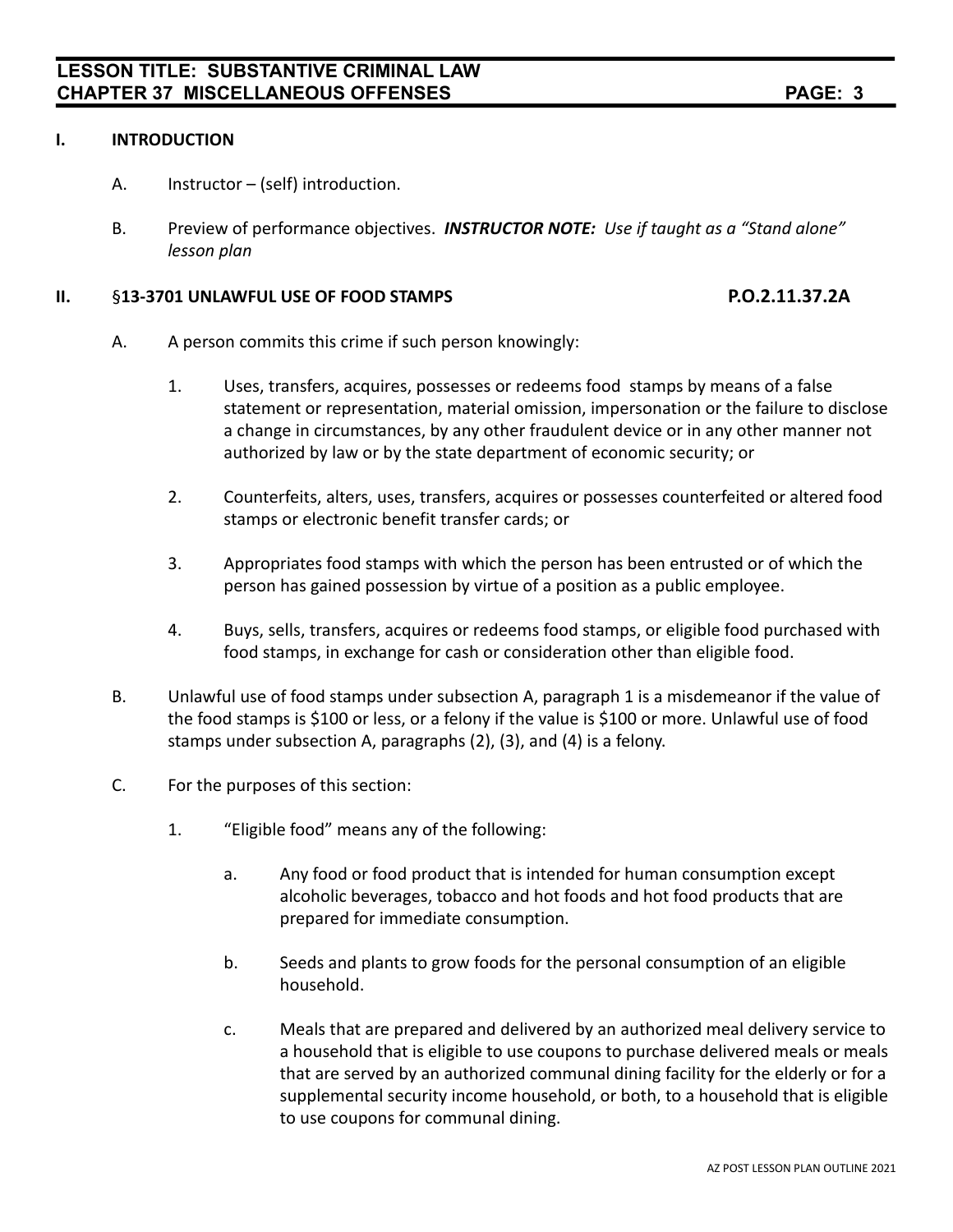- d. Meals that are prepared and served by a drug addict or alcoholic treatment and rehabilitation center to narcotic addicts or alcoholics and the children who live with the narcotic addict or alcoholic.
- e. Meals that are prepared and served by a group living arrangement facility to residents who are blind or who have a disability.
- f. Meals that are prepared and served by a shelter for battered women and children to the shelter's eligible residents.
- g. Meals that are prepared for and served by an authorized public or private nonprofit establishment, including a soup kitchen or temporary shelter, that is approved by an appropriate state or local agency and that feeds homeless persons.
- h. Meals that are prepared by a restaurant that contracts with an appropriate state agency to serve meals at low or reduced prices to homeless persons and households in which all persons are elderly or disabled.
- D. "Food stamps" includes food stamp coupons and electronically transferred supplemental nutrition assistance program benefits.

### **III.** §**13-3702 – DEFACING OR DAMAGING PETROGLYPHS, PICTOGRAPHS, CAVES OR CAVERNS**

- A. A person commits this crime if such person knowingly, without the prior written permission of the owner:
	- 1. Breaks, breaks off, cracks, carves upon, writes or otherwise marks upon or in any manner destroys mutilates, injures, defaces, removes, displaces, mars or harms petroglyphs, pictographs or any natural material found in any cave or cavern; or
	- 2. Kills, harms or disturbs plant or animal life found in the above, except for safety reasons; or
	- 3. Disturbs or alters the natural condition of the above-mentioned artifacts, cave or cavern or takes into a cave or cavern any aerosol or other type of container containing paints, dyes or other coloring agents; or
	- 4. Breaks, forces, tampers with, removes or otherwise disturbs a lock, gate, door or other structure or obstruction designed to prevent entrance to a cave or cavern whether or not entrance is gained.
- B. This is a misdemeanor.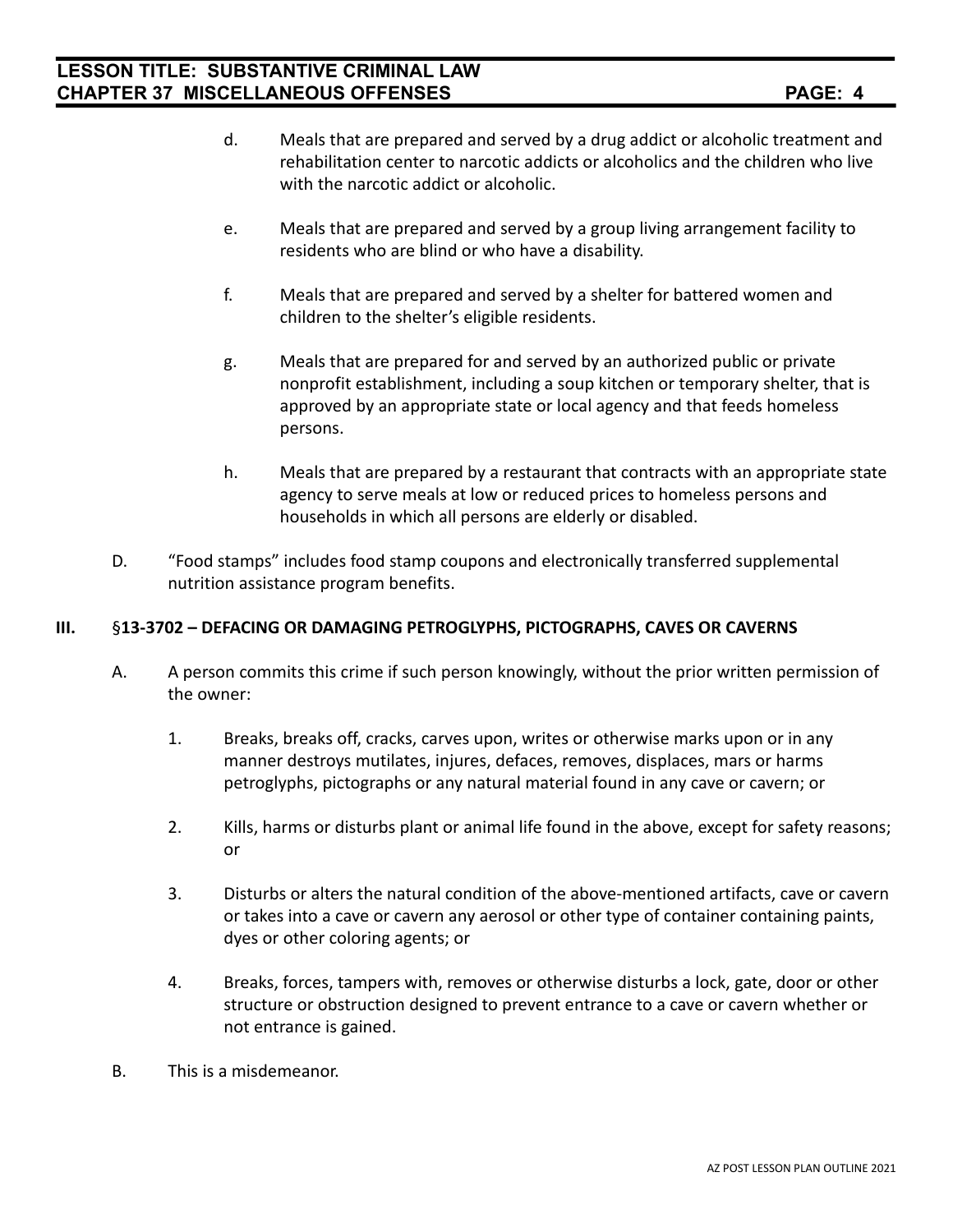### **IV.** §**13-3703 – ABUSE OF VENERATED OBJECTS P. O. 2.11.37.1A**

- A. A person commits this crime by intentionally:
- B. Desecrating any public monument, memorial or property of a public park; or
	- 1. In any manner likely to provoke immediate physical retaliation:
		- a. Exhibiting, displaying or placing (or causing to be placed) any word, figure, mark, picture, design, drawing or advertisement of any nature upon a flag exposing (or causing to be exposed) to public view a flag upon which there is printed, painted, or otherwise produced, or to which there is attached, appended or annexed any word, etc; or
		- b. Exposing to public view, manufacturing, selling, offering or giving or possession for any purpose, any article of merchandise or receptacle for holding or carrying merchandise upon or to which there is printed, painted, placed or attached any flag in order to advertise, call attention to, decorate, mark or distinguish the article or substance; or
		- c. Casting contempt upon, mutilating, defacing, defiling, burning, trampling or otherwise dishonoring or causing dishonor upon a flag. *INSTRUCTOR NOTE: It has been defended FEDERALLY that the 1st Amendment protects burning of the flag.*
- C. This does not apply to acts permitted by the United States or the military or to newspapers, periodicals, books, pamphlets, circulars, certificates, etc.
	- 1. "Flag" means any emblem, banner or other symbol, of any size, composed of any substance or represented on any substance that evidently purports to be the flag of the United States or of the State of Arizona.
	- 2. "Desecrate" means defacing, damaging, polluting or otherwise doing a physical act in a manner likely to provoke immediate physical retaliation.
- D. This is a misdemeanor.

### **V.** §**13-3704 – ADDING POISON OR OTHER HARMFUL SUBSTANCE TO FOOD, DRINK OR MEDICINE**

- **P. O. 2.11.37.3A**
- A. A person commits adding poison or another harmful substance to water, food, drink or medicine if the person intends to harm another human being and the person knowingly:
	- 1. Introduces, adds or mingles any poison, bacterium, virus or chemical compound into any spring, well or reservoir of water to be taken by a human being.
	- 2. Introduces, adds or mingles any poison, bacterium, virus or chemical compound with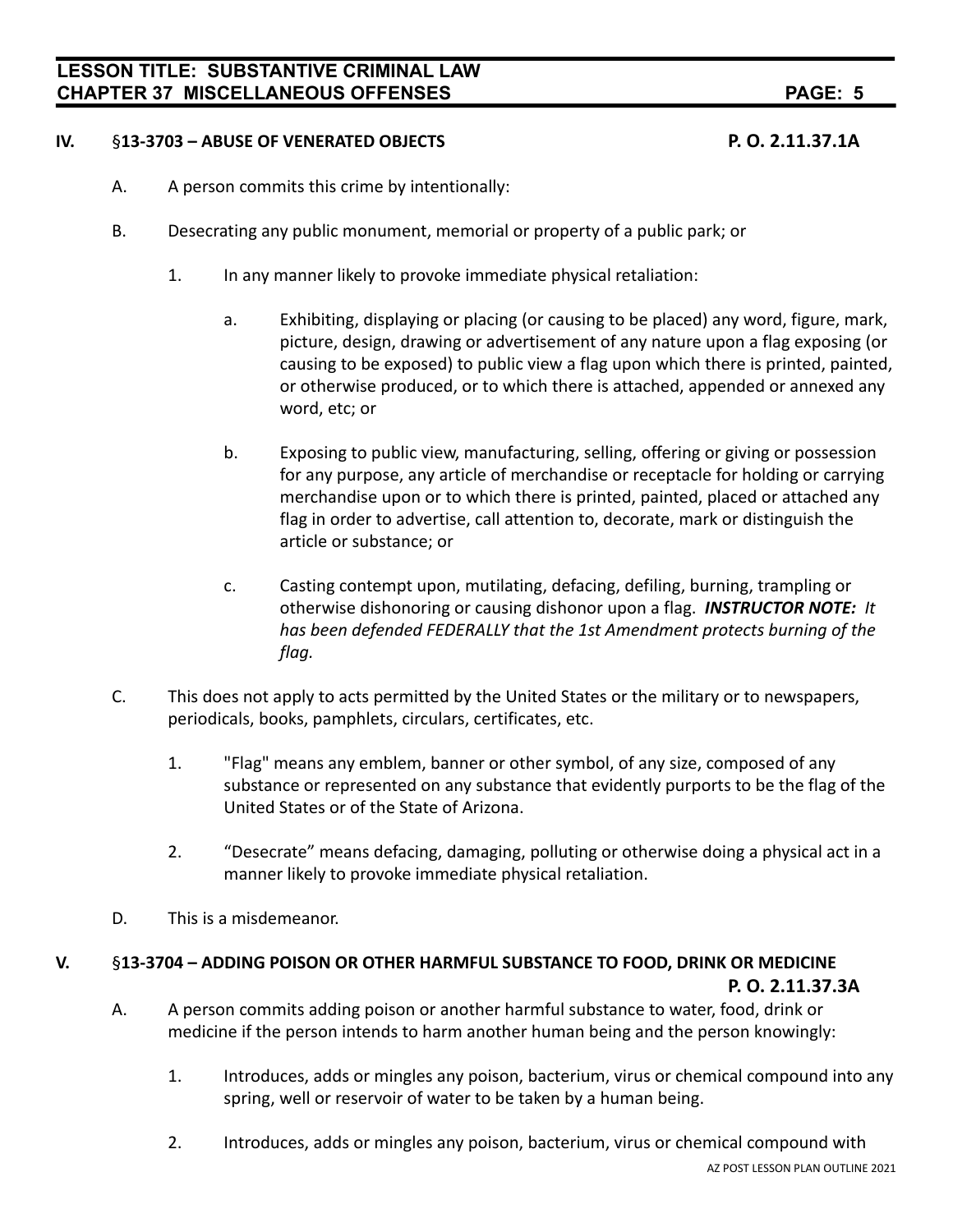any water, food, drink, medicine or other product to be taken by a human being or applied to the body.

- 3. Places a needle, razor blade or any other harmful object or substance in any water, food, drink or medicine to be taken by a human being.
- B. This is a felony.

### **VI.** §**13-3708 – SALE OR TRANSFER OF MOTOR VEHICLE SUBJECT TO RESTITUTION LIEN**

A. It is a misdemeanor to sell or lease a car that is subject to a restitution lien without disclosing the existence of the lien.

### **VII.** §**13-3712 – INTERRUPTION OF, OR INJURY TO, CABLE TELEVISION SYSTEM P. O. 2.11.37.2B**

A. Any person who, without the consent of the owner, knowingly tampers with, removes or injures any cable, wire, microwave or other component of a licensed cable television system or knowingly interrupts the service of such a system without consent is guilty of a misdemeanor.

### **VIII.** §**13-3720 – DROPPING OBJECTS FROM OVERPASS**

A. A person on an overpass who with criminal negligence drops, throws, shoots or otherwise propels an object at, or on, the lower-level street or highway or at, or on, a motor vehicle that is standing (or being operated) on the lower street or highway is guilty of a misdemeanor.

### **IX.** §**13-3721 – TATTOOS, PIERCINGS; MINORS P. O. 2.11.37.4A**

- A. It is unlawful for a person:
	- 1. To intentionally brand, scar, implant, mutilate, tattoo or pierce the body of a person who is under 18 years of age without the physical presence of the parent or guardian of the person requesting the brand, scar, tattoo, implant, mutilation or piercing.
	- 2. Who tattoos or pierces the body of another person, to use a needle or any substance (that will leave color under the skin) more than once or to use a needle that is not sterilized with equipment used by state licensed medical facilities pursuant to Title 36, Chapter 4.
	- 3. To engage in the business of tattooing, branding, scarifying, implanting, mutilating or body piercing out of a home or an impermanent structure, including a tent, trailer, trunk or other impermanent structure.
	- 4. Who is not licensed pursuant to Title 32 to administer anesthesia during the course of any procedure involving the branding, scarifying, tattooing, implanting, mutilating or piercing of the body by another person.